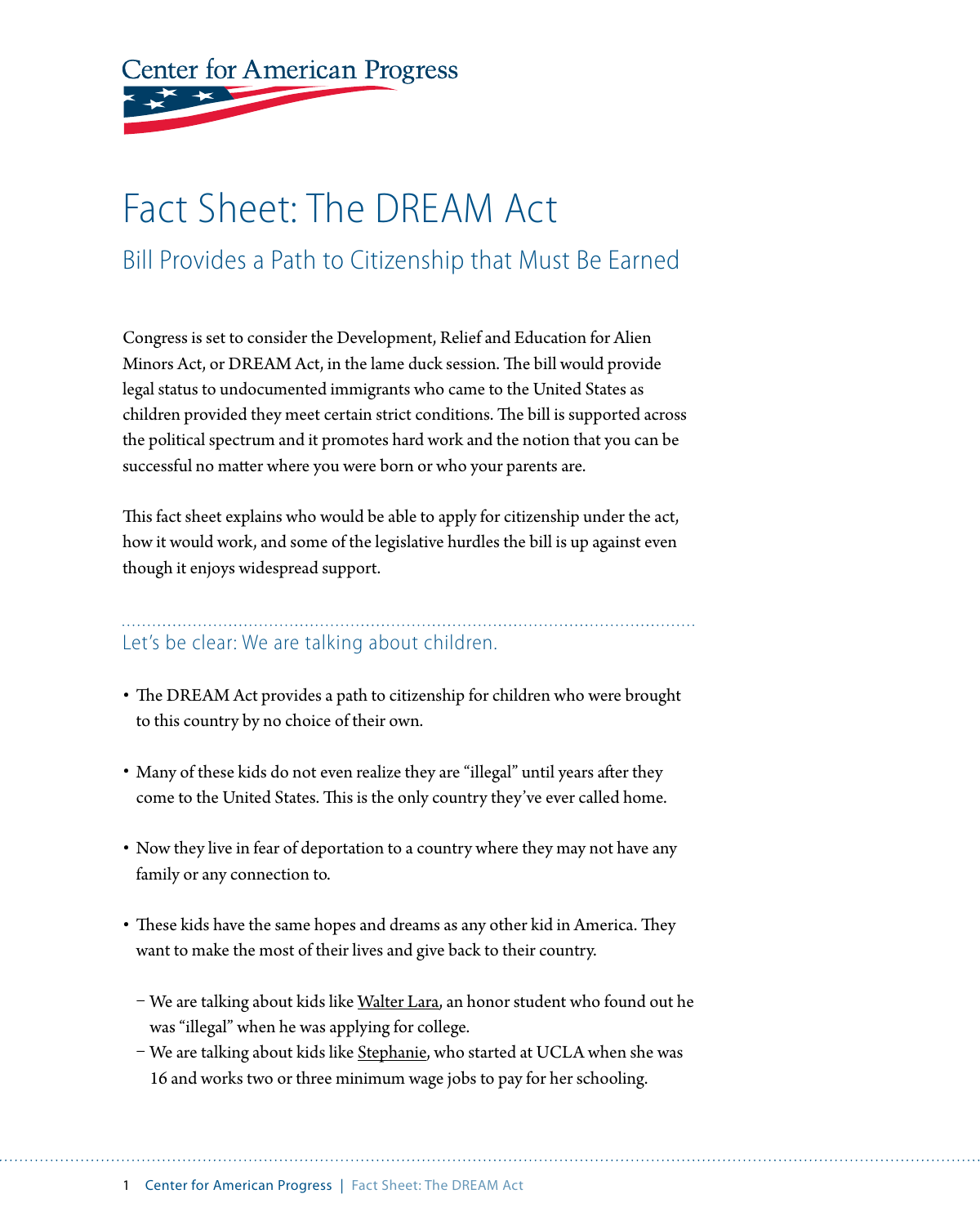– We are talking about kids like [Eric Balderas](http://americasvoiceonline.org/blog/entry/how_many_more_students_like_eric_balderas_will_face_deportation_before/), a Harvard biology major who has been in America since he was 4 and was detained when flying back to school after visiting his mother.

## This is not amnesty. Eligibility requirements for legal status under the DREAM Act are strict and legal status must be earned.

- The DREAM Act does not provide automatic citizenship for these kids—legal status must be earned.
- Eligibility for legal status under the DREAM Act is strict. Kids must be physically present in the United States for at least five consecutive years prior to the date of enactment of the law. This will not be a magnet for more illegal immigration.
- • Only kids who were under 16 when they came to the United States are eligible for legal status under the DREAM Act. And those who are 30 at the time of enactment are no longer eligible.
- Young people must meet the DREAM Act's high standards to earn legal status, and work through a lengthy process that includes graduating from high school, being of good moral character, passing background tests, and continuing their education at college or in the military.

The DREAM Act has traditionally received bipartisan support and it is supported across the business, education, military, and faith communities.

- The DREAM Act is currently co-sponsored by Sens. Dick Durbin (D-IL) and Richard Lugar (R-IN). It has historically received bipartisan support. Ten Republicans voted for it in 2007, including Sens. Orrin Hatch (R-UT), Olympia Snowe (R-ME), Sam Brownback (R-KS), Bob Bennett (R-UT), Susan Collins (R-ME), Kay Bailey Hutchison (R-TX), and Richard Lugar (R-IN).
- [Seventy percent](http://americasvoiceonline.org/research/entry/background_briefing_the_dream_act) of likely voters of all political stripes support the DREAM Act.
- The DREAM Act receives broad support from leaders in the [military](http://armed-services.senate.gov/statemnt/2006/July/Chu 07-10-06.pdf), [business](http://blogs.technet.com/b/microsoft_on_the_issues/archive/2009/04/08/microsoft-letter-to-dream-act-sponsors.aspx), [education,](http://www.yakima-herald.com/stories/2010/07/22/college-and-university-presidents-lobbying-for-the-dream-act) and [faith](http://www.usccb.org/comm/archives/2009/09-075.shtml) [communities.](http://blog.sojo.net/2010/06/07/imagining-a-new-american-church-response-to-immigration/)